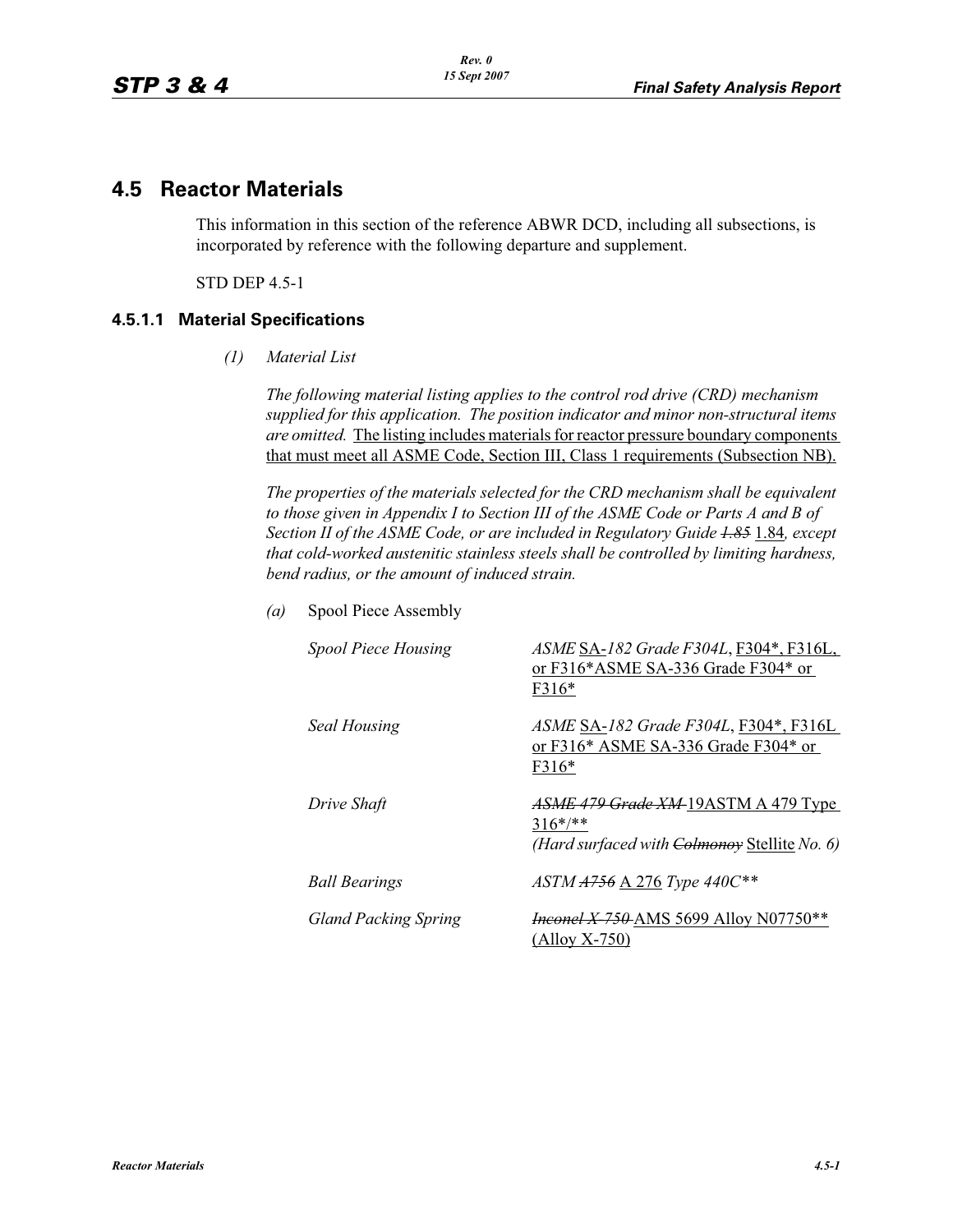| (b) | <b>Ball Spindle</b>       |                                                                                      |
|-----|---------------------------|--------------------------------------------------------------------------------------|
|     | <b>Ball Screw Shaft</b>   | ASTM A-564 TP630 Type 630 (17-4PH)**<br>Condition H-1100                             |
|     | <b>Ball Nut</b>           | ASTM A-564 TP630 Type 630 (17-4PH) **<br>Condition H-1100                            |
|     | <b>Balls</b>              | ASTM A756 A 580 Type 440C**                                                          |
|     | Guide Roller              | Stellite No. 3, or equivalent nickel base alloy                                      |
|     | Guide Roller Pin          | Haynes Alloy No. 25, or equivalent ferrous<br>base alloy                             |
|     | Spindle Head Bolt         | Stellite No. 6B Haynes No. 6B                                                        |
|     | Spindle Head Bushing      | Stellite No. 12                                                                      |
|     | <b>Separation Spring</b>  | <b>Hnconel X-750 ASTM B 637 or AMS 5699</b><br>Alloy N07750**<br>$($ Alloy X-750 $)$ |
|     | <b>Separation Magnet</b>  | Alnico No. 5/ASTM A479 Type 316*/**                                                  |
| (c) | <b>Buffer Mechanism</b>   |                                                                                      |
|     | <b>Buffer Disk Spring</b> | <b>Hnconel X-750-ASTM B 637 or AMS 5542</b><br>Alloy N07750**<br>$($ Alloy X-750 $)$ |
|     | <b>Buffer Sleeve</b>      | ASTM A 479 Type 316*/**316L<br>(Hard surfaced with Colmonoy No. 6)                   |
|     | Guide Roller              | Stellite No. 3, or equivalent nickel base alloy                                      |
|     | Guide Roller Pin          | Haynes Alloy No. 25, or equivalent ferrous<br>base alloy                             |
|     | <b>Stop Piston</b>        | ASTM A 479 Type 316*/**316L<br>(Hard surfaced with Stellite No. $6$ )*               |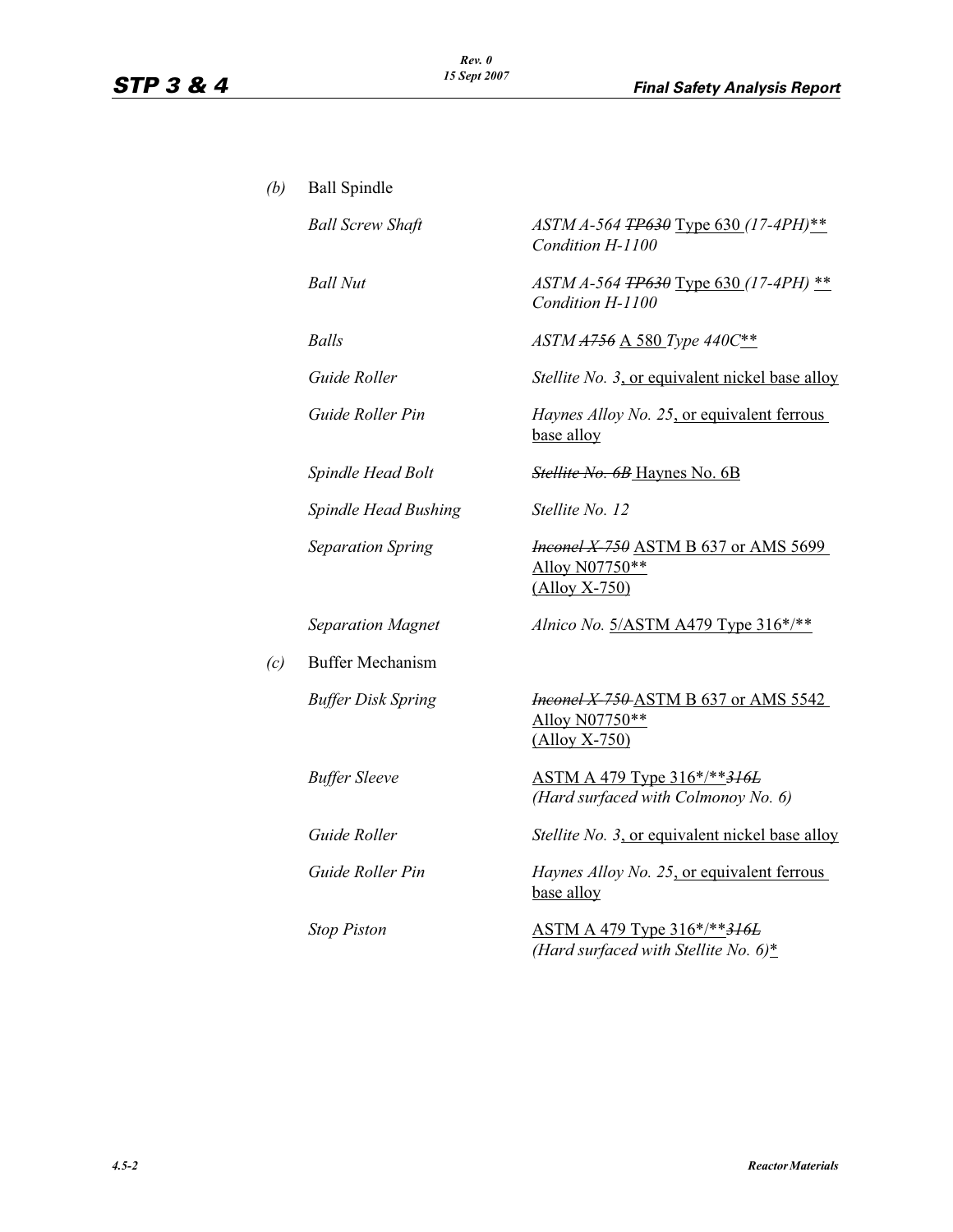| (d)                                                                   | <b>Hollow Piston</b>                                                                   |                                                                                                                  |  |
|-----------------------------------------------------------------------|----------------------------------------------------------------------------------------|------------------------------------------------------------------------------------------------------------------|--|
|                                                                       | <b>Piston Tube</b>                                                                     | <b>XM-19 ASTM A 312</b><br>Grade TPXM-19                                                                         |  |
|                                                                       | <b>Piston Head Drive Piston</b>                                                        | 316L (Hardsurfaced with Stellite No. 3)<br><b>ASTM A 479 Type 316*/**</b><br>(Hard surfaced with Stellite No. 6) |  |
|                                                                       | Latch                                                                                  | <i>Hnconel X-750</i> ASTM B 637 Alloy N07750**<br>$(Alloy X-750)$                                                |  |
|                                                                       | Latch Spring                                                                           | <i>Hneonel X-750</i> AMS 5699 Alloy N07750**<br>$($ Alloy X-750 $)$                                              |  |
|                                                                       | <b>Bayonet Coupling</b>                                                                | <i>Hneonel X-750</i> ASTM B 637 Alloy N07750**<br>$(Alloy X-750)$                                                |  |
| (e)                                                                   | Guide Tube                                                                             |                                                                                                                  |  |
|                                                                       | Guide Tube                                                                             | 316L ASTM A 312 Grade TP316*/**                                                                                  |  |
| $\theta$                                                              | <b>Outer Tube Assembly</b>                                                             |                                                                                                                  |  |
|                                                                       | Outer Tube                                                                             | <b>XM-19 ASTM A 312 Grade TPXM-19</b>                                                                            |  |
|                                                                       | Middle Flange                                                                          | ASME SA-182 Grade F304L <del>C</del> , F304*,<br>F316L or F316*<br>ASME SA-336 Grade F304* or F316*              |  |
| $\left( g\right)$                                                     | <b>Miscellaneous Parts</b>                                                             |                                                                                                                  |  |
|                                                                       | <b>Ball for Check Valve</b>                                                            | Haynes Stellite No.3, or equivalent cobalt<br>base alloy                                                         |  |
|                                                                       | O-Ring Seal (Between CRD)<br>Housing and CRD                                           | 321SS Type 321 stainless steel <i>Coated</i> coated<br>with a qualified material                                 |  |
|                                                                       | <b>CRD</b> Installation Bolts                                                          | ASME SA-193 Grade B7                                                                                             |  |
|                                                                       | $\overline{\ }$<br>The base material shall be qualified to ensure that it is free from |                                                                                                                  |  |
|                                                                       | sensitization. Carbon content specified to be 0.02% maximum.                           |                                                                                                                  |  |
| Equivalent materials have been provided. Materials with similar<br>** |                                                                                        |                                                                                                                  |  |
|                                                                       | chemical composition, mechanical properties, and operating experience                  |                                                                                                                  |  |

are considered equivalent.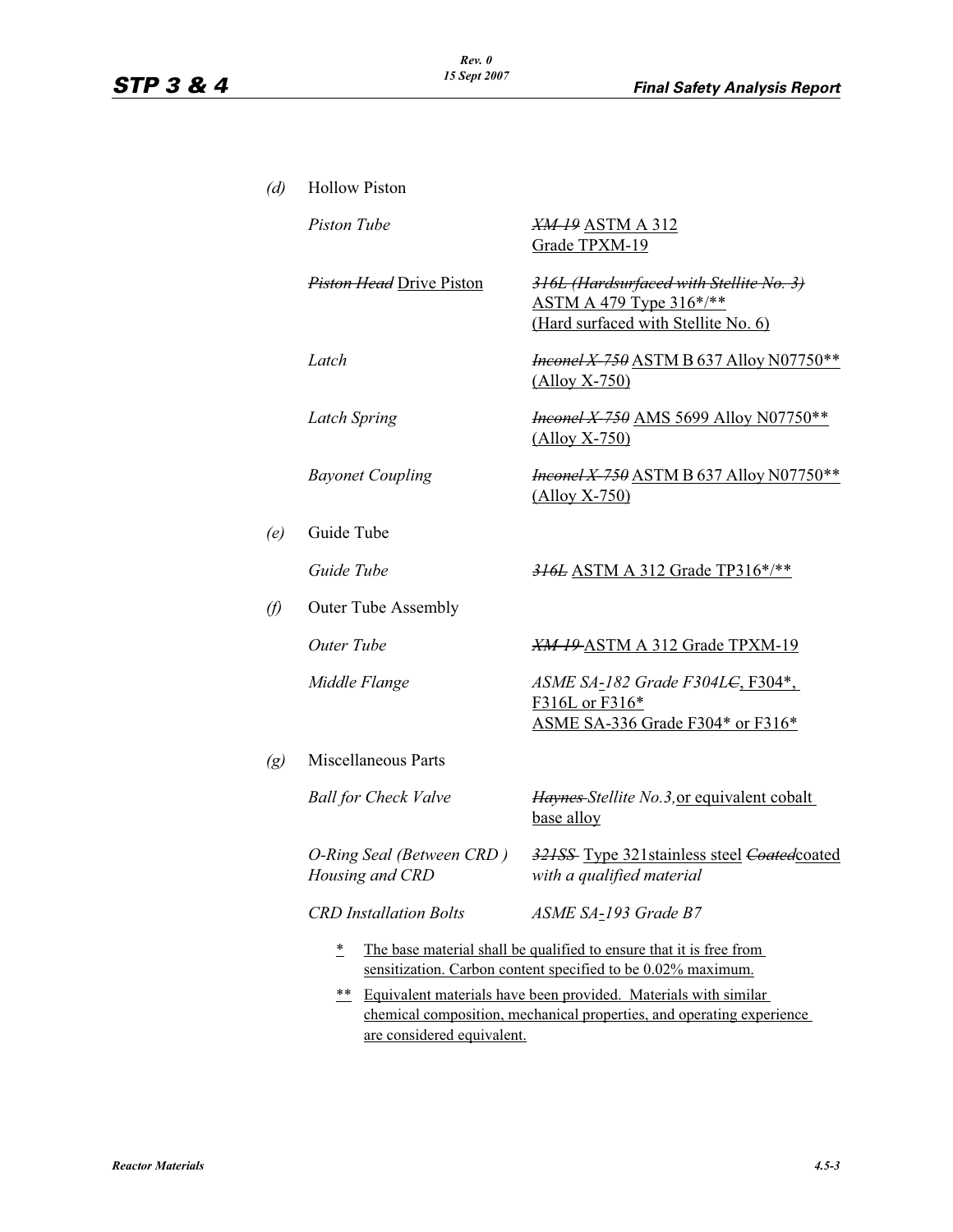# *(2) Special Materials*

*The bayonet coupling, latch and latch spring, separation spring, and gland packing spring are fabricated from Alloy X-750 in the high temperature (1093°C) annealed condition, and aged 20 hours at 704°C to produce a tensile strength of 1137.7* 1103 *MPa minimum, yield of 724* 689 *MPa minimum, and elongation of 20% minimum. The ball screw shaft and ballnut are ASTM A 564, <u>Type-<i>TP*</u>-630 (17-4PH) (or its *equivalent) in condition H-1100 (aged 4 hours at 593°C), with a tensile strength of* 965 *265.3 MPa minimum, yield of* 795 *792.92 MPa minimum, and elongation of 15* 14*% minimum.*

*These are widely used materials, whose properties are well known. The parts are readily accessible for inspection and replaceable if necessary.*

*All materials for use in this system shall be selected for their compatibility with the reactor coolant as described in Articles NB-2160 and NB-3120 of the ASME Code.*

*All materials, except SA479 or SA249 Grade XM-19*, *have been successfully used for the past* at least *15*25 *to* 30*20 years in similar drive mechanisms. Extensive laboratory tests have demonstrated that ASME SA479 or SA249 Grade XM-19 are suitable materials and that they are resistant to stress corrosion in a BWR environment.*

*No cold-worked austenitic stainless steels except those with controlled hardness or strain are employed in the Control Rod Drive (CRD) System. During fabrication and installation, special controls are used to limit the induced strain, and the bend radii are kept above a minimum value.*

### **4.5.1.2 Austenitic Stainless Steel Components**

*(1) Processes, Inspections and Tests*

*All austenitic stainless steels are used in the solution heat treated condition. In all welded components which are exposed to service temperature exceeding 93°C, the carbon content* of 300 series stainless steel *is limited not to exceed 0.020%. On qualification, there is a special process employed which subjects selected 300* series*Series stainless steel components to temperatures in the sensitization range. The drive shaft, buffer sleeve, piston head and buffer are hard surfaced with Colmonoy 6 (or its* Stellite 6/*equivalent). Colmonoy (or its equivalent) hard* Hard*surfaced components have performed successfully for the past* 25*15 to* 30*20 years in drive mechanisms. It is normal practice to remove some CRDs at each refueling outage. At this time, the Colmonoy (or its equivalent) hard surfaced parts are accessible for visual examination. This inspection program is adequate to detect any incipient defects before they could become serious enough to cause operating problems (see Subsection 4.5.3.1 for COL license information). The degree of conformance to Regulatory Guide 1.44 is presented in Subsection 4.5.2.4.*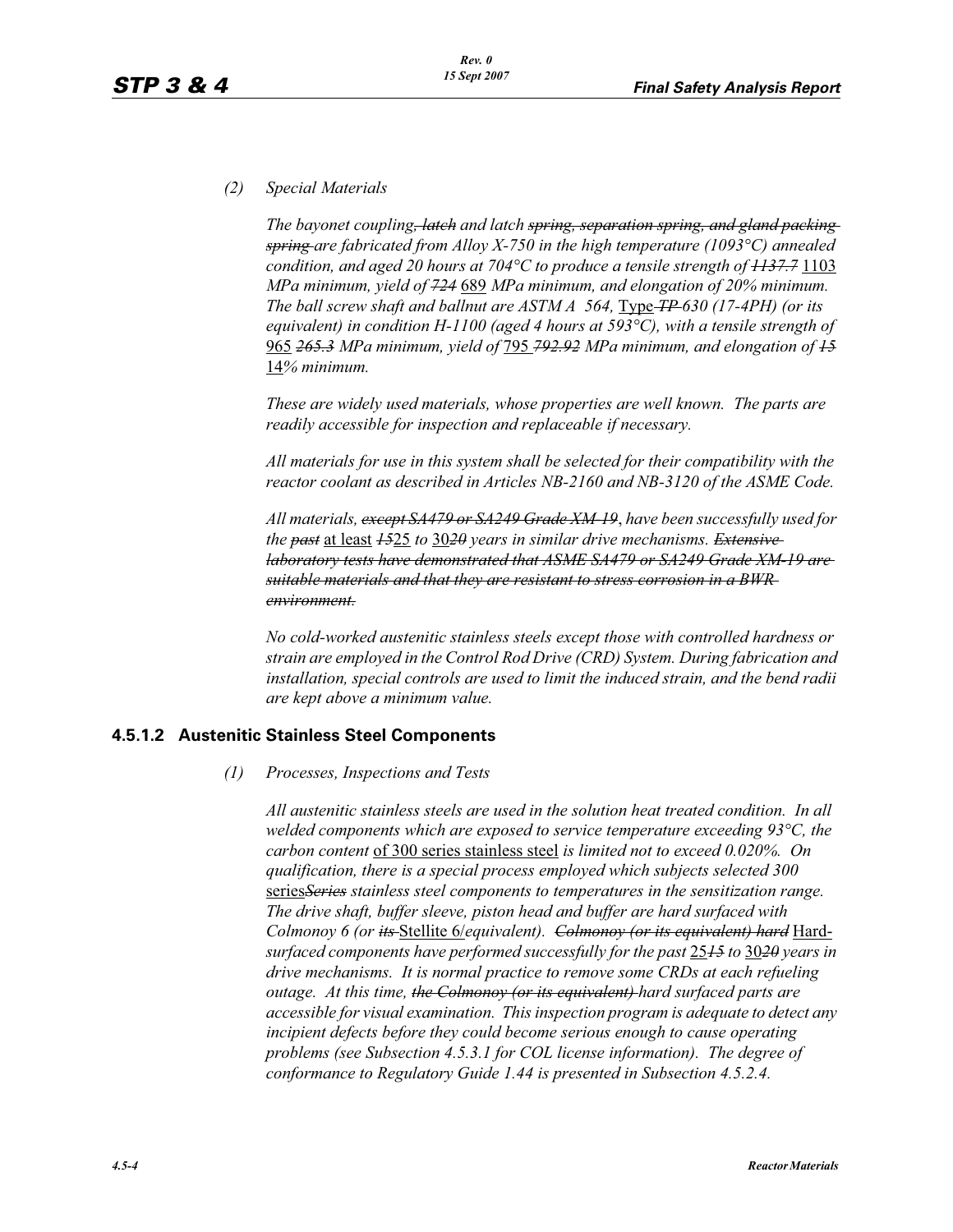### **4.5.1.4 Cleaning and Cleanliness Control**

*Site or warehouse storage specifications require inside heated storage comparable to Level B of ANSI N45.2.2* NQA-1, Part II, Subpart 2.2.

### **4.5.2.1 Material Specifications**

# *Materials Used for the Core Support Structure:*

- - *Shroud Support*—Niobium modified Nickel-Chromium-Iron Alloy 600 per ASME Code Case No. N-580-1-*Nickel-Chrome-Iron-Alloy, ASME SB166 or SB168*
- *Shroud, Core Plate, and Grid*—ASME SA-240 Type 316L, *SA182,* SA-479 Type 316L, *SA312, SA249, or SA213 (all Type 304L or 316L)*SA-182 Grade F316L
- *Peripheral Fuel Supports*—ASME *SA312 Grade Type-304L or 316L*SA-479 Type 316\*
- Core Plate and Top Guide Studs, Nuts, and Sleeves—<del>ASME SA-479 (Type 304, 316, or</del> *XM 19) (all parts); or SA-193 Grade B8 Type 304 (studs); or SA-194 Grade 8 (Type 304) (nuts); or SA-479 (Type 304L or 316L), SA-182 (Grade F304L or F316L), SA-213 (Type 304L, 316 or 316L), SA-249 (Type 304L, 316, or 316L) (sleeves)*ASME SA-479 Type 316\* and XM-19
- *Control Rod Drive Housing—ASME SA-312 Grade TP304L or 316L SA-182 Grade F304L or F316L, and ASME SA-351 Type CF3 (Type 304L) or Type CF3M (Type 316L)*ASME SA-336 Grade F316\*
- Control Rod Guide Tube—*ASME SA-351 Type CF3 or CF3M, or SA-358, SA-312, or SA-249 (Type 304L or 316L)*ASME SA-312 Grade TP316\* (Body), SA-479 Type XM-19 (Base), SA 312 Grade TPXM-19 (Sleeve)
- *Orificed Fuel Support*—*ASME SA-351 Grade* CF3 *Type CF3 (Type 304L) or CF3M (Type 316L)*
- - The base material shall be qualified to assure that it is free from sensitization. Carbon content is specified to be 0.02% maximum.

# *Materials Employed in Shroud Head and Separator Assembly and Steam Dryer Assembly:*

*All materials are 304L or 316L stainless steel* except castings, Steam Dryer Vanes, and Steam Dryer Seismic Blocks.

- *Plate, Sheet* and Strip—*ASTM A 240 Type 304L or 316L and Strip*
- -*Forgings— ASTM A182 Grade 304L or* F*316L* or A 336 Grade F316L
- -*Bars*—*ASTM A276 Type 316L or 304L* ASTM A 479 Type 316L
- -*Pipe*—*ASTM A 312 Grade TP-304L or* 316L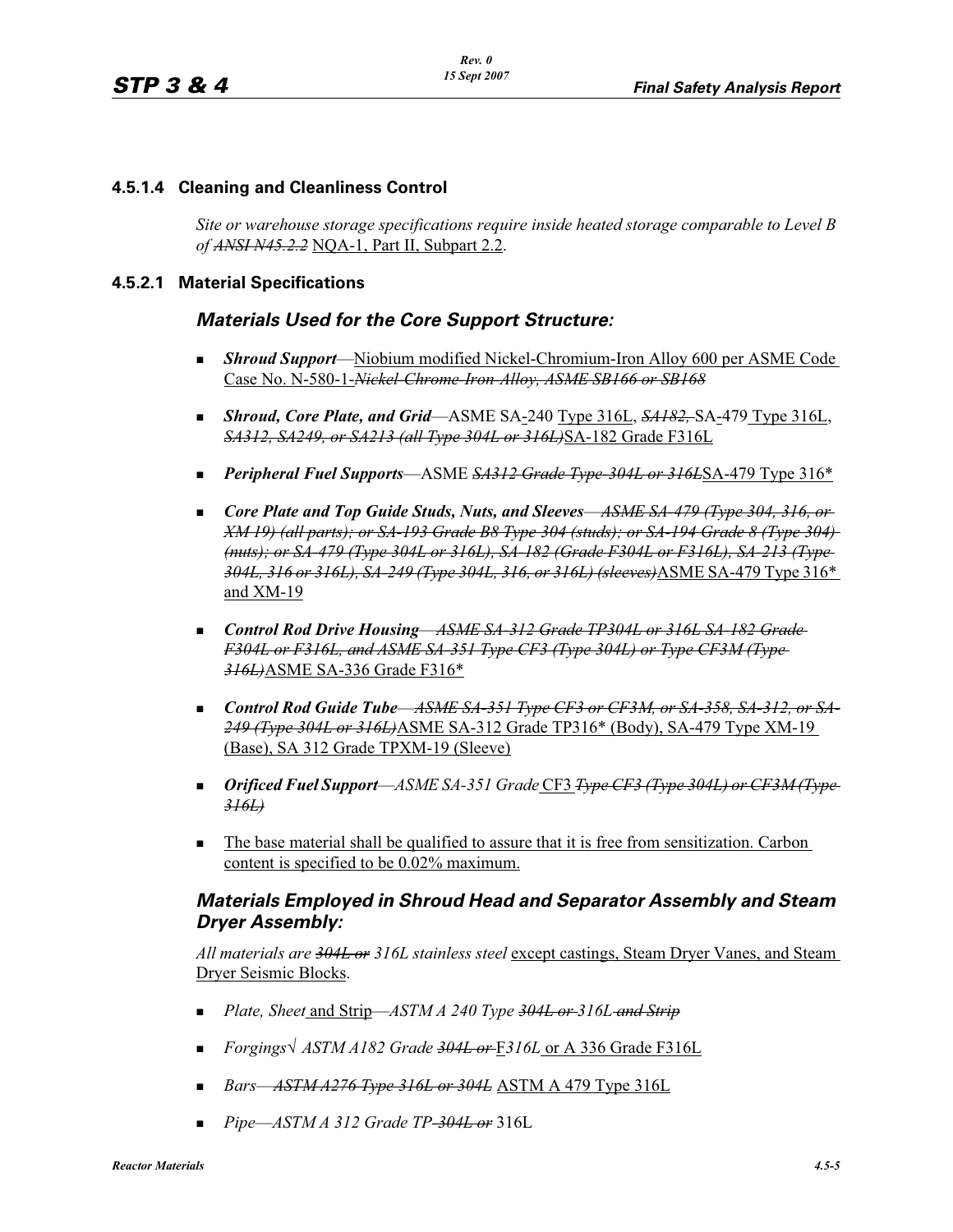- -*Tube*—*ASTM A269 Grade TP-304L or* 316L
- -*Castings— ASTM A 351 Grade* CF3*CF8, CF8M*
- -Steam Dryer Seismic Blocks—ASTM A 240 Type XM-19
- -Steam Dryer Vanes—ASTM A 240 Type 304L or 316L

*All core support structures are fabricated from ASME specified materials, and designed in accordance with requirements of ASME Code Section III, Subsection NG. The other reactor internals are noncoded, and they are fabricated from ASTM or ASME specification materials* or other equivalent specifications.

# **4.5.2.2 Controls on Welding**

*Core support structures are fabricated in accordance with requirements of ASME Code Section III, Subsection NG-4000, and the examination and acceptance criteria shown in NG-5000. Other internals are not required to meet ASME Code requirements. ASME Section IX B&PV Code requirements are followed in fabrication of core support structures.*

The internals, other than the core support structures, meet the requirements of the industry standards, e.g., ASME or AWS, as applicable. ASME B&PV Code Section IX qualification requirements are followed in fabrication of core support structures. All welds are made with controlled weld heat input.

### **4.5.2.3 Non-Destructive Examination of Wrought Seamless Tubular Products**

W*rought seamless tubular products for CRD housings and peripheral fuel supports are supplied in accordance with ASME Section III, Class CS, which requires examination of the tubular products by radiographic and/or ultrasonic methods according to Paragraph NG-2550. The examination will satisfy the requirements of NG 5000*. The stainless steel CRD housings (CRDHs), which are partially core support structures (inside the reactor vessel), serve as the reactor coolant pressure boundary outside the reactor vessel. The CRD housing material is supplied in accordance with ASME Section III Class 1 requirements. The CRDHs are examined and hydrostatically tested to the ASME Section III Class 1 requirements as well as Class CS requirements.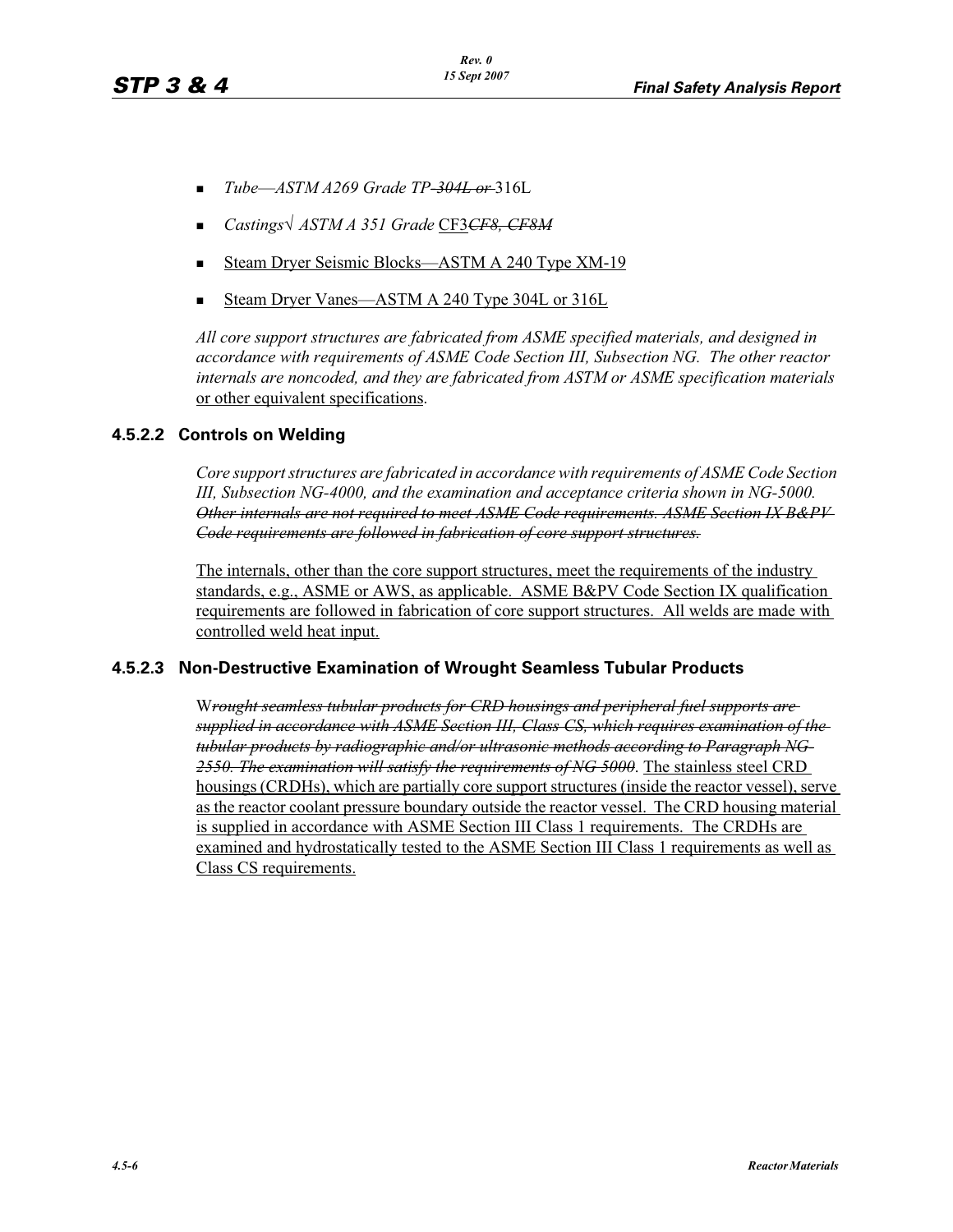# **4.5.2.4 Fabrication and Processing of Austenitic Stainless Steel—Regulatory Guide Conformance**

*Significantly cold-worked stainless steels are not used in the reactor internals except for vanes in the steam dryers; cold work is controlled by applying limits on hardness, bend radii and surface finished on ground surfaces. Furnace sensitized material are not allowed. Electroslag welding is not applied for structural welds. The delta ferrite content for weld materials used in welding austenitic stainless steel assemblies is verified on undiluted weld deposits for each heat or lot of filler metal and electrodes. The delta ferrite content is defined for weld materials as* a minimum average *5.0 Ferrite Number (FN) minimum* of 8 *8.0 FN*, with no individual reading less than 5 FN, *average and 20 FN maximum. This ferrite content is considered adequate to prevent any micro fissuring (Hot Cracking) in austenitic stainless steel welds. This procedure complies with the requirements of Regulatory Guide 1.31.*

*The limitation placed upon the delta ferrite in austenitic stainless steel castings is* 8% minimum and a maximum value of 20%*8FN (ferrite number) minimum and a maximum value of 20FN. The maximum limit is used for those castings designed for a 60 year life such as the fuel support pieces, in order to limit the effects of thermal aging degradation. Short in-reactor lifetime components such as the fuel tie plates do not require such a limit.*

*Proper solution annealing of the 300 series austenitic stainless steel is verified by testing per ASTM A262, "Recommended Practices for Detecting Susceptibility to Intergranular Attack in Stainless Steels." Welding of austenitic stainless steel parts is performed in accordance with Section IX (Welding and Brazing Qualification) and Section II Part C (Welding Rod Electrode and Filler Metals) of the ASME B&PV* Code. *Welded austenitic stainless steel assemblies require solution annealing to minimize the possibility of the sensitizing. However, welded assemblies are dispensed from this requirement when there is documentation that welds are not subject to significant sustained loads and assemblies have been free of service failure. Other reasons, in line with Regulatory Guide 1.44, for dispensing with the solution annealing are that (1) assemblies are exposed to reactor coolant during normal operation service which is below 93.3°C temperature or (2) assemblies are of material of low carbon content (less than 0.020%). These controls are employed in order to comply with the intent of Regulatory Guide 1.44.*

For ABWR, the primary method used to comply with the intent of Regulatory Guide 1.44 is to require low carbon content  $(0.020\%)$  for all 300 series stainless steels exposed to high temperature reactor water. Alternately, material use is restricted to low temperature locations (T<93°C). These controls comply with the intent of Regulatory Guide 1.44.

# **4.5.2.5 Other Materials**

*Materials, other than Type-300 stainless steel, employed in reactor internals are:*

- *(1) SA479 Type XM-19 stainless steel*
- *(2) SB166, 167, and 168, Nickel-Chrome-Iron (Alloy 600)* Niobium modified Alloy 600 per ASME Code Case No. N-580-1
- *(3) SA637 Grade 688 Alloy X-750* ASTM B 637 or ASME SB-637, AMS 5542, AMS 5699 UNS N07750 (Alloy X-750) or equivalent